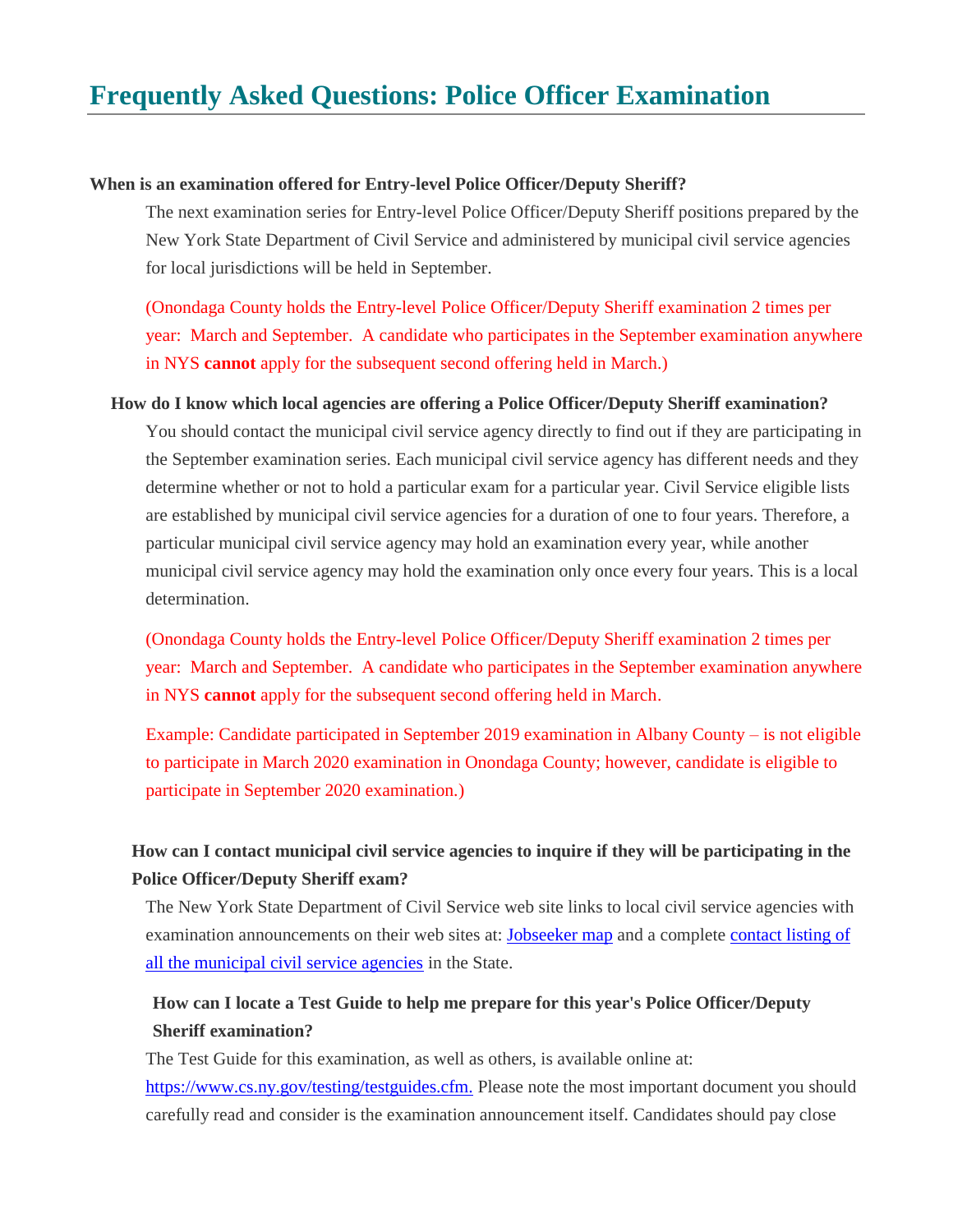attention to the "Subjects of Examination" section of the announcement to be informed about the test type and content, and focus their examination preparation upon the information described in this portion of the announcement.

## **Who would I contact to obtain specific information regarding the Police Officer/Deputy Sheriff eligible list?**

Information on the establishment of the eligible list, duration of the eligible list, canvasses and vacancies must be obtained from the municipal civil service agency which held the examination and where you were a candidate in the examination.

### **What age limits are there for Police Officer/Deputy Sheriff?**

New York State's maximum age for employing law enforcement officers was enacted by the New York State Legislature in April 1999. Section 58 of Civil Service Law was amended to establish a maximum age limit of not more than 35 years of age for provisional or permanent appointment as a competitive class Police Officer or Deputy Sheriff. The maximum age established in Section 58 requires the candidate must not have reached his/her 35th birthday on or before the date of the written examination.

### **Is the age requirement for Police Officer/Deputy Sheriff examinations discriminatory?**

The age requirement for Police Officer/Deputy Sheriff in New York State is in conformance with the Federal Age Discrimination in Employment Act (ADEA). The ADEA was amended by Congress on September 30, 1996, to provide an exemption for certain age limitations in state or local law for the hiring of Firefighters and law enforcement officers. The exemption allows states to establish age requirements for positions such as Police Officer and Deputy Sheriff.

### **Is there any circumstance which would allow an extension or a waiver to the age requirement?**

Candidates who are veterans of the armed forces may have time spent on military duty, up to a maximum of six years, as defined in Section 243 (10-a)of the Military Law, deducted from their age for purposes of determining whether they meet the age requirement. Beyond this exemption for Veterans there is no ability for a municipal civil service agency or the New York State Civil Service Commission to provide a waiver to the age requirements.

## **What are the minimum qualifications needed in order to participate in a Police Officer/Deputy Sheriff examination?**

Minimum training and experience necessary to participate in examinations does vary from location to location. Please refer to the examination announcement for each agency participating in the examination to determine the minimum qualifications for that jurisdiction. There are several qualifications/standards that have been set forth by Section 58 of the Civil Service Law and the